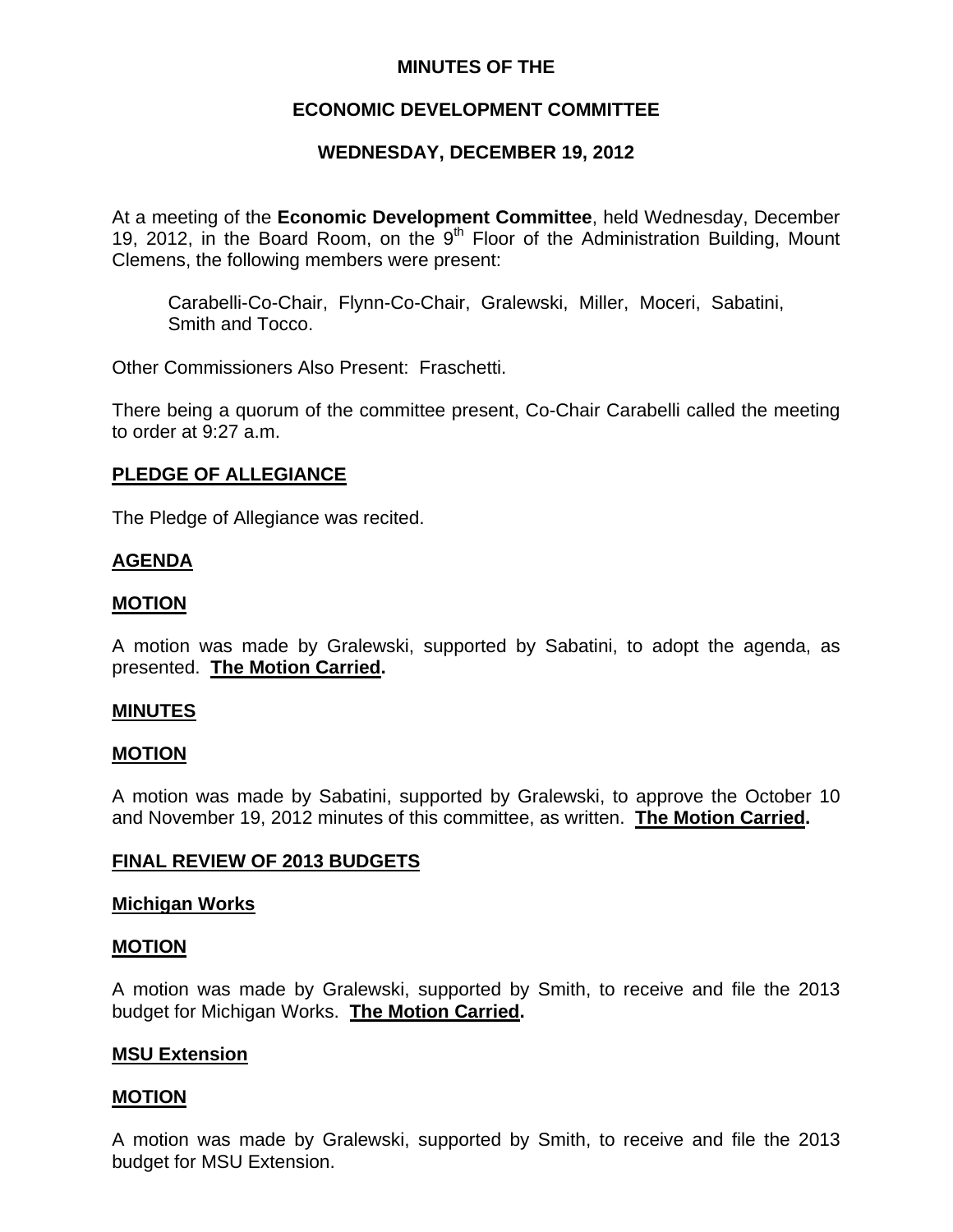Commissioner Miller referred to the grants fund and personnel dollars listed and said he felt the FTE's should be listed in the budget. Ms. Ruemenapp said she could provide that information separately.

Co-Chair Carabelli called for a vote on the motion and **The Motion Carried.** 

## **Parks and Recreation**

## **MOTION**

A motion was made by Gralewski, supported by Smith, to receive and file the 2013 budget for Parks and Recreation.

The following commissioners asked questions of Pete Provenzano and Lynn Arnott-Bryks: Carabelli and Flynn.

Co-Chair Carabelli called for a vote on the motion and **The Motion Carried.** 

### **Planning and Economic Development**

### **MOTION**

A motion was made by Smith, supported by Gralewski, to receive and file the 2013 budget for Planning and Economic Development.

The following commissioners asked questions of Pete Provenzano and Don Morandini: Sabatini, Carabelli, Flynn, Smith, Tocco and Moceri.

Commissioner Carabelli requested information on current grants, specifically the due dates and when the funds have to be spent.

Co-Chair Carabelli called for a vote on the motion and **The Motion Carried.** 

#### **Public Works**

#### **MOTION**

A motion was made by Sabatini, supported by Smith, to receive and file the 2013 budget for Public Works.

Co-Chair Flynn noted that questions were asked at the last meeting and correspondence had been provided by the Public Works Office responding to those.

Co-Chair Carabelli called for a vote on the motion and **The Motion Carried.**